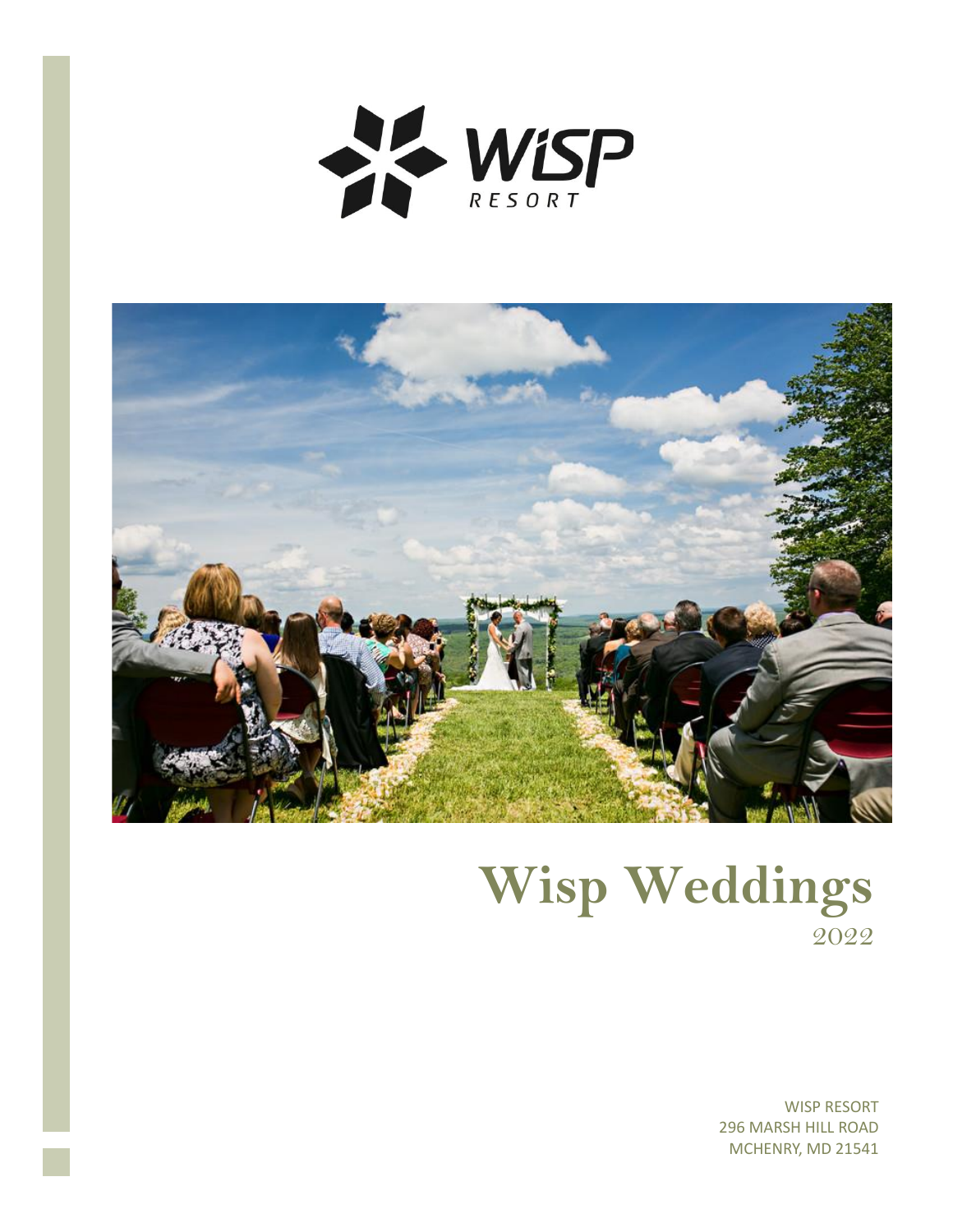# "Nobody has ever measured, not even poets, how much the heart can hold." - Zelda Fitzgerald



# **Dear Engaged Couple,**

Congratulations on your engagement! We understand that your wedding will be one of the most significant events of your entire life and we are honored you are considering hosting it with Wisp Resort.

Averaging 35 wedding ceremonies & receptions a year, our team has the experience and knowledge necessary to bring your ideal wedding to life. Our Team will help you find the ceremony site, reception venue, and banquet menu that exceed your expectations.

Please reach out with any questions you have about Wisp Weddings and when you are ready we invite you to visit the resort for a tour of all the unique options we have to offer.

Warmest Regards,

e: [lratliff@wispresort.com](mailto:lratliff@wispresort.com) e: [mkelly@wispresort.com](mailto:mkelly@wispresort.com) p: (240)488.4331 p: (240) 488.4319

Lisa Ratliff Marlena Kelly<br>Director of Sales Medding & Social S

Wedding & Social Sales Manager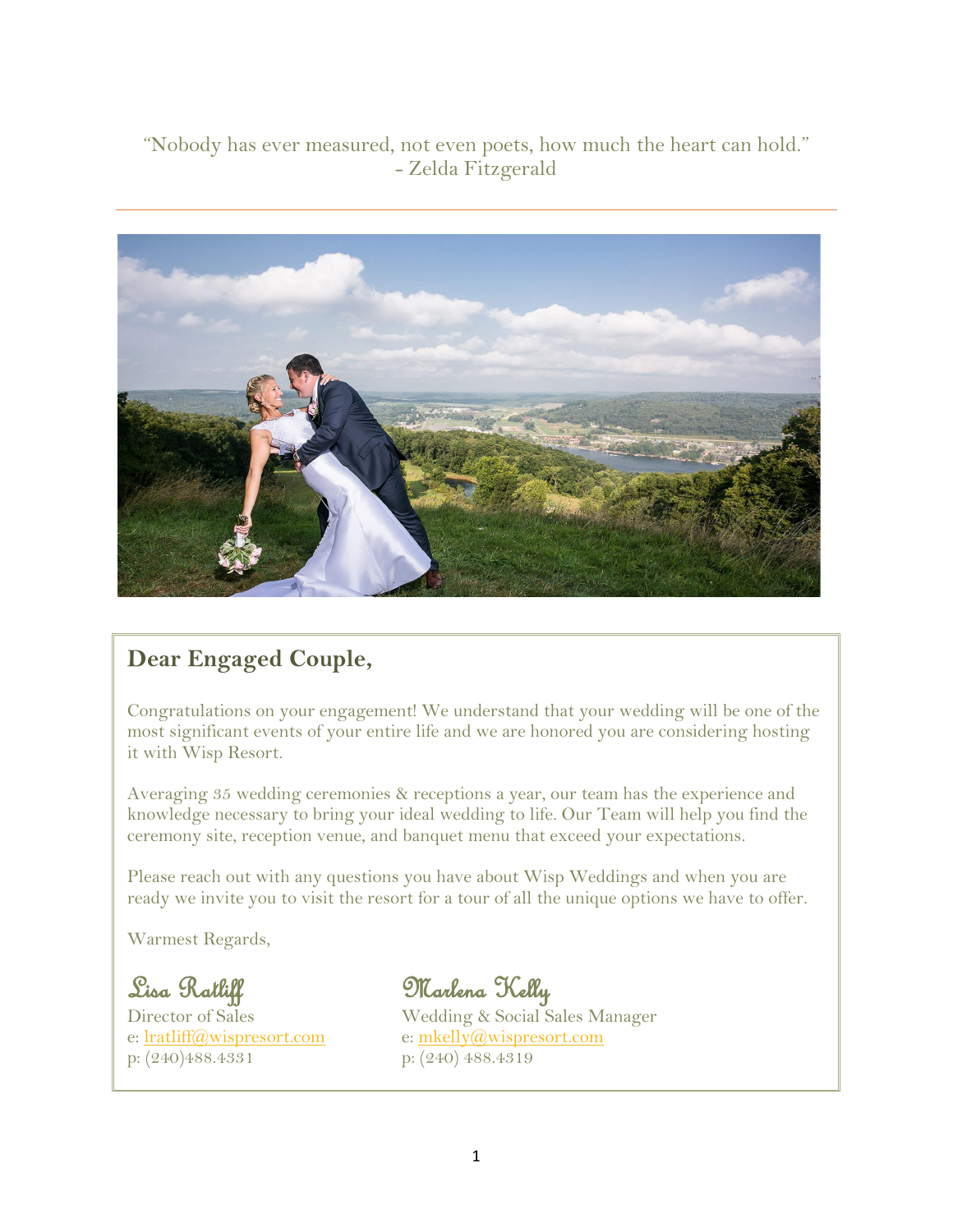# **– Ceremony & Inclusions –**

**Choose a ceremony site package**

**Standard Ceremony Package**: choice of site / 1-hour rehearsal /marriage license assistance / venue coordinator

**Wedding Ceremony Package**: choice of ceremony site / 1-hour rehearsal /marriage license assistance / venue coordinator / standard chairs / accessory tables / electrical power when available

**Ceremony Enhancements**: Chairlift access to Mountain Top Ceremony Site - \$14 plus tax Chair Covers & Colored Decorative Sashes - \$6 plus tax per chair

| <b>Ceremony Sites</b>                                                 |                         |                         |                   |                        |                 |
|-----------------------------------------------------------------------|-------------------------|-------------------------|-------------------|------------------------|-----------------|
| <b>Indoor</b>                                                         |                         | <b>Outdoor</b>          |                   |                        |                 |
| Sundown<br>Yurts                                                      | Crawford<br><b>Room</b> | <b>McHenry</b><br>Lodge | Sundown<br>Greens | Whitewater<br>Pavilion | Mountain<br>Top |
| Standard Ceremony Package - \$800 / Wedding Ceremony Package - \$1300 |                         |                         |                   |                        |                 |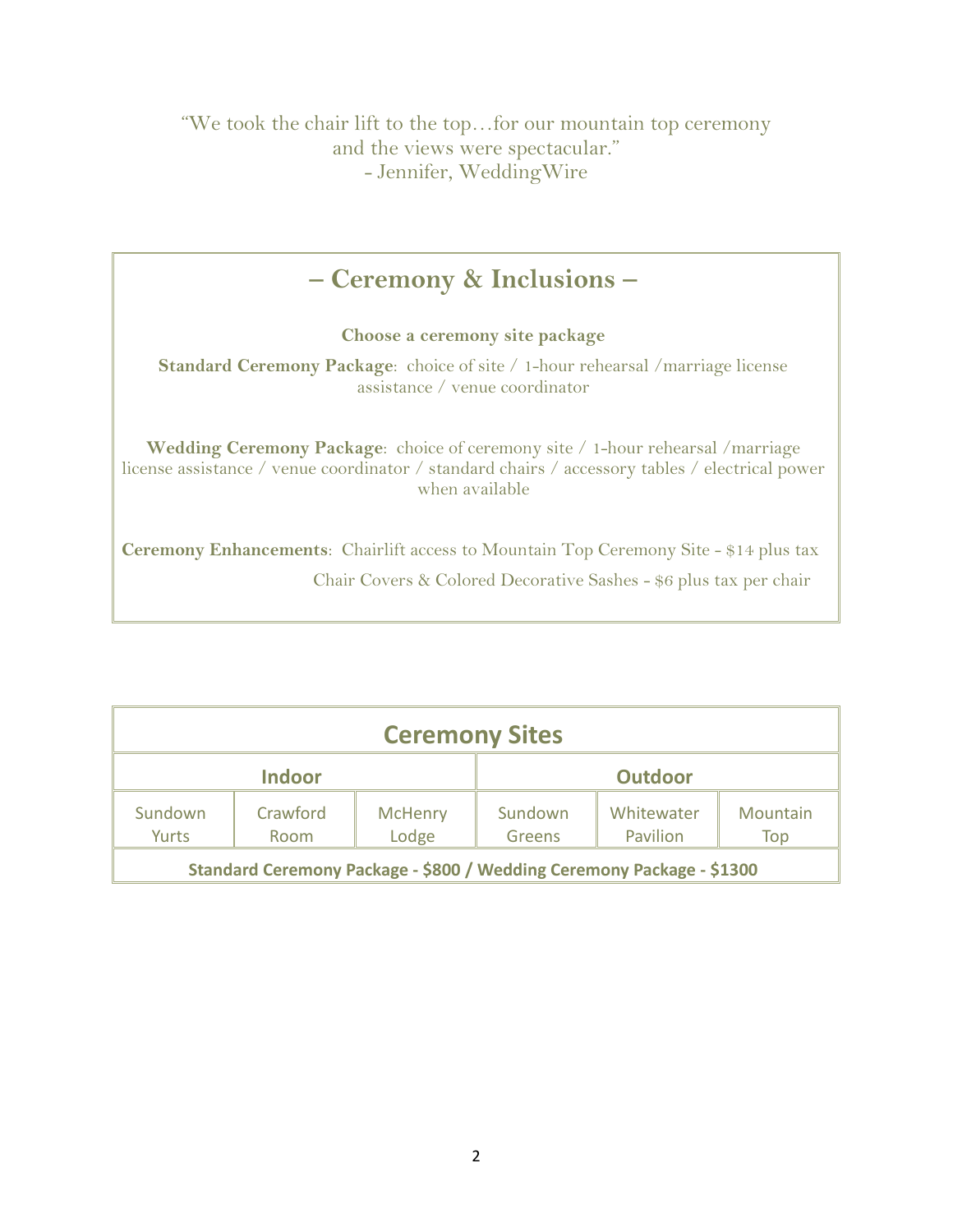# **- Reception Packages –**

**package inclusions**

your choice of venue / your choice of dinner / complimentary dance floor white linen tablecloths & napkins / white chair covers & colored decorative sashes all dinnerware, stemware  $\&$  glassware / cake cutting  $\&$  serving four-hour bartender fees / late night snack station / rolls & butter / coffee, tea and iced tea / discounted room block for guests / venue coordinator one-night complimentary suite for couple MD state taxes & service charge for dinner & bar

\*junior and child pricing available

| <b>Reception Sites</b> |               |                      |                           |  |  |
|------------------------|---------------|----------------------|---------------------------|--|--|
| 20-99 Guests           |               | 100+ Guests          |                           |  |  |
| <b>Sundown Yurts</b>   | Crawford Room | <b>McHenry Lodge</b> | <b>Mountain Mist Tent</b> |  |  |

| <b>Reception Packages</b>                                                                            | <b>Per Person</b> |  |  |
|------------------------------------------------------------------------------------------------------|-------------------|--|--|
| <b>Mountain Meadow Buffet</b>                                                                        | \$99              |  |  |
| The Perfect Pair                                                                                     | \$109             |  |  |
| \$5 off per package available for weddings held on non-holiday Fridays or Sundays April-<br>November |                   |  |  |

We got so many compliments from our guests about the venue, the wedding ceremony itself and the FOOD!" – Erin, WeddingWire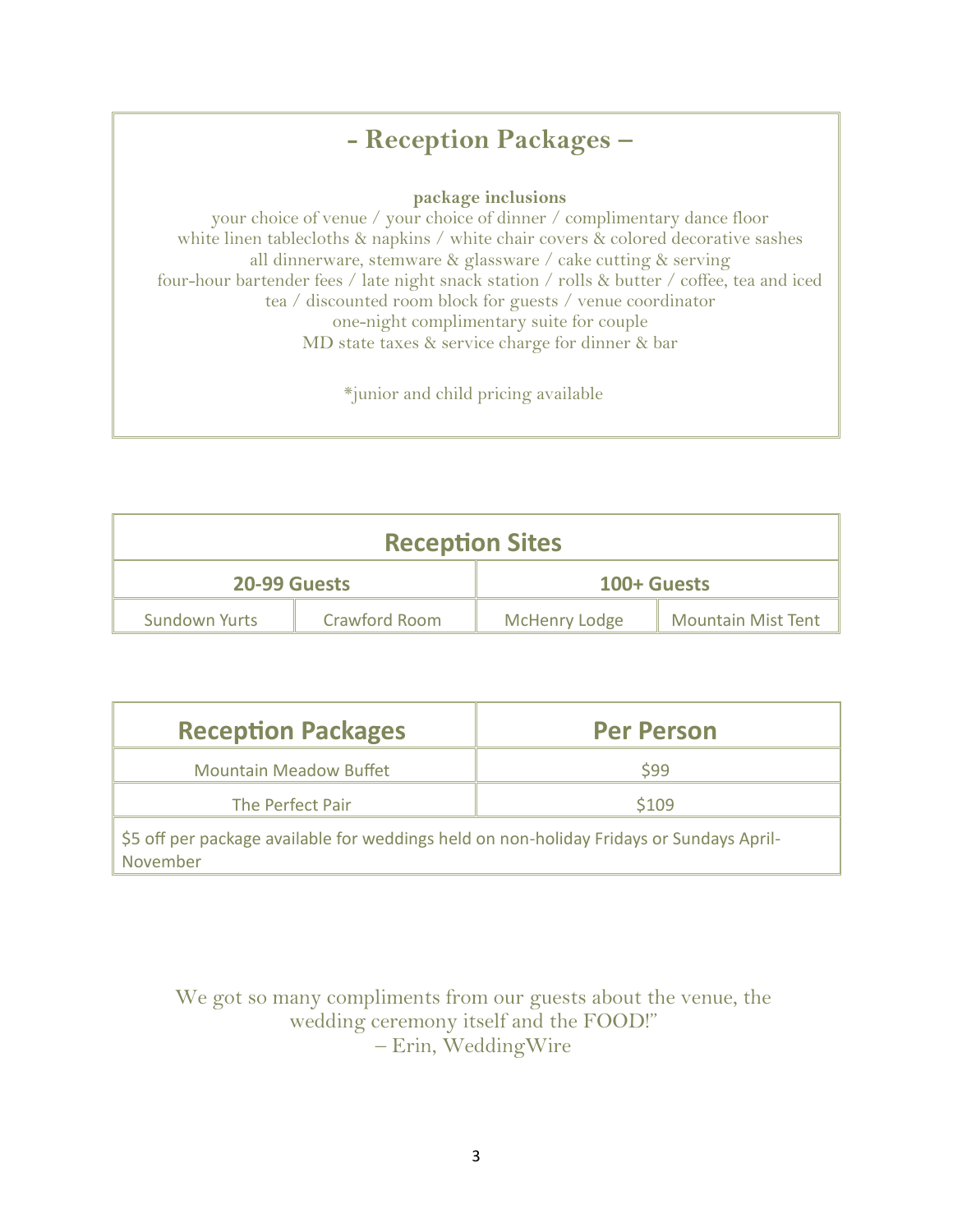# **Mountain Meadow Buffet**

\$99 per person inclusive

**Hors D 'Oeuvres** (select 3)

- ❖ Imported & Domestic Cheese Display
- Spinach & Goat Cheese Tarts
- Cocktail Meatballs
- Tomato Bruschetta
- Miniature Crab Cakes
- Bacon Wrapped Scallops
- Crudités with Ranch
- Sliced Fruit with Yogurt Dip
- Prosciutto Wrapped Asparagus
- ◆ Hot Spinach Dip with Toasted Pita Wedges
- Petite Quiche Assortment
- Chicken Satay with Peanut Sauce

#### **Salads** (select 2)

- Tossed Mixed Greens with Cherry Tomatoes, Cucumber, and Onion
- ◆ Baby Spinach with Dried Fruit, Nuts, and Cheese
- Pasta Medley
- Tomato and Basil Caprese Salad
- Broccoli and Bacon Salad

#### **Entrees** (select 2)

- **New York Strip**  house-cut roasted New York Strip steak served with an au jus
- **Grilled Flank Steak – with sundried tomato cream sauce**
- **Chicken Piccata** lightly floured and pan-seared chicken breast drizzled with a lemon caper sauce
- **Mediterranean Chicken** chicken breast with sautéed peppers, tomatoes, olives, and feta
- **Flounder with Crab Imperial**  broiled flounder, stuffed with crab imperial
- **Grilled Salmon**  filet of salmon served with a buttery dill sauce
- **Stuffed Portabella Mushroom**  portabella mushroom cap stuffed with vegetables and herbs

#### **Side** (select 1)

- ◆ Red Bliss Potatoes with Herb Butter
- Garlic Mashed Potatoes
- ❖ Scalloped Potatoes
- Rice Pilaf

#### **Vegetable** (select 1)

- Steamed Broccoli, Cauliflower and Pepper Medley
- Green Beans Almandine
- Seasonal Harvest Medley
- Steamed Mixed String Beans with Baby Carrots

**Late Night Snack** (select 1)

- **Choice of 3 Types of Pizza**  Cheese, Pepperoni, Veggie, Supreme,
- Hawaiian, Meat Lover's Buffalo Chicken, Greek, and White
- **◆ Pretzel Bar** warm, soft pretzels with jalapeno honey, yellow mustard,
	- sea salt, and warm beer cheese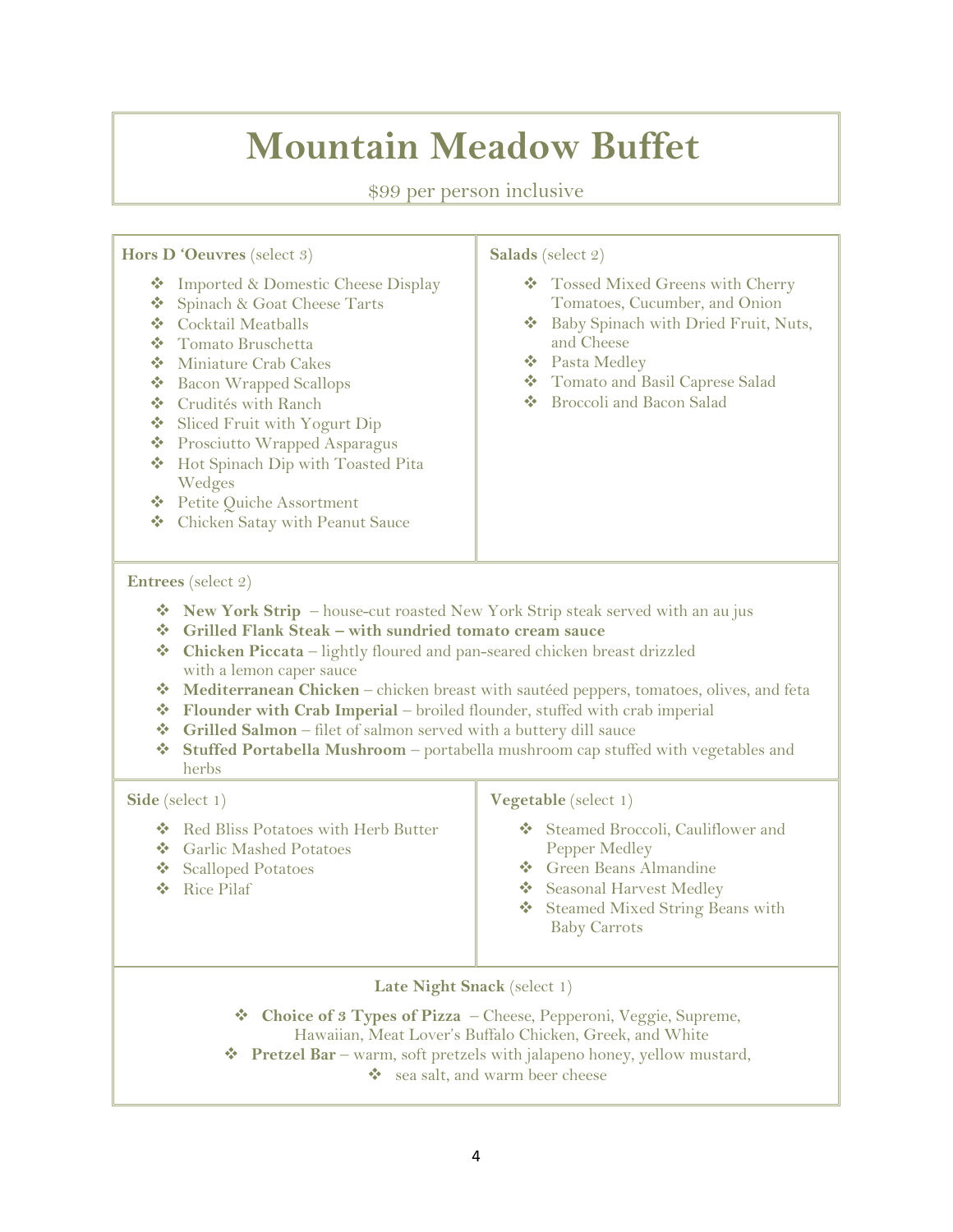# **The Perfect Pair**

\$109 per person inclusive

**Hors D 'Oeuvres** (select 3) ❖ Imported & Domestic Cheese Display Spinach and Goat Cheese Tarts Petite Quiche Assortment Tomato Bruschetta Miniature Crab Cakes **❖** Bacon Wrapped Scallops Crudités with Ranch or Hummus **❖** Fresh Sliced Fruit with Yogurt Dip ◆ Hot Spinach Dip with Toasted Pita Wedges **❖** Prosciutto Wrapped Asparagus Chicken Satay with Peanut Sauce **Salads** (select 1) Tossed Mixed Greens with Cherry Tomatoes, Cucumber, and Onion **❖** Classic Caesar Salad with Croutons and Parmesan Spinach Salad with Dried Fruit, Nuts, and Cheese **Plated Entrees** (select 2) **◆ Beef Tenderloin** – Angus beef grilled to temp **Executive View York Strip** – grilled to temp and topped with caramelized onions **Flounder Stuffed with Crab Imperial** – broiled flounder, stuffed with crab imperial **Filet of Salmon** – fresh filet, grilled and served with a dill butter sauce **Chicken Marsala** – herbed chicken in a Marsala wine and mushroom sauce **◆** Chicken Chesapeake – grilled chicken breast stuffed with crab meat and cheese  $\diamond$  Grilled Chicken – grilled chicken breast served with a caper sauce **Grilled Portabella Mushroom** – stuffed with vegetables and fresh herbs **Cavatappi Pasta –** medley of grilled seasonal vegetables in a roasted garlic infused pesto cream sauce  $\triangle$  Jumbo Lump Crab Imperial – all meat, gluten free with no fillers garnished with lemon and fresh parsley served piping hot or **Plated Combination Entrée** (select 1) **Classic Steak Oscar** – grilled tenderloin topped with asparagus, crab, and béarnaise sauce **Chicken Chesapeake & Steak** – chicken breast stuffed with crab meat and cheese accompanied by a dry rubbed tenderloin **Side** (select 1) ◆ Red Bliss Potatoes with Herb Butter **❖** Garlic Mashed Potatoes **❖** Twice Baked Potato **Vegetable** (select 1)  $\bullet$  Mixed String Beans and Baby Carrots Green Beans Almandine Seasonal Harvest Medley **Late Night Snack** (select 1) **Choice of 3 Types of Pizza** – Cheese, Pepperoni, Veggie, Supreme, Hawaiian, Meat Lover's Buffalo Chicken, Greek, and White

**Pretzel Bar** – warm, soft pretzels with jalapeno honey, yellow mustard,

sea salt, and warm beer cheese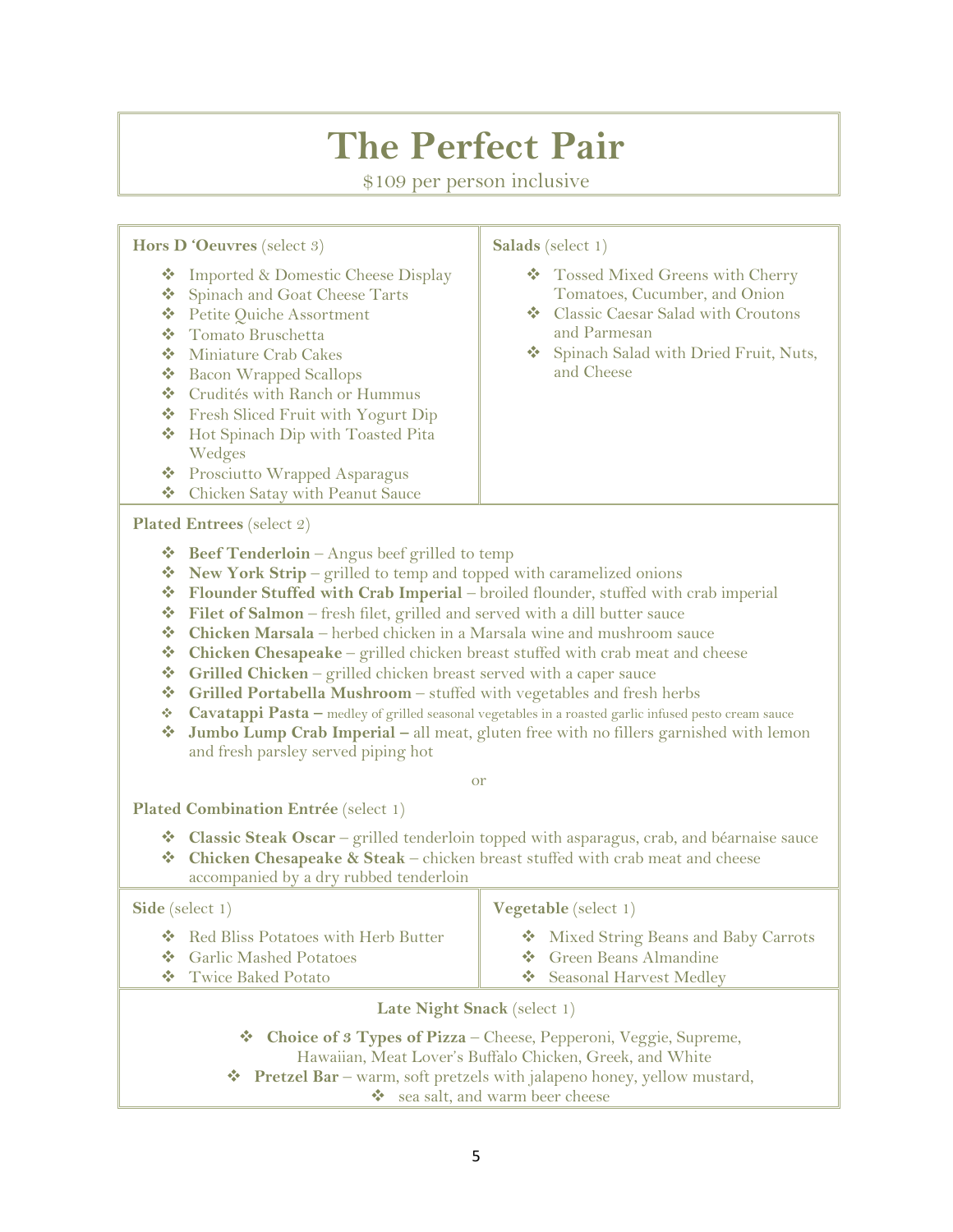# **Sweet Addition**

**S'mores Station -** \$4.99 per person plus service charges & taxes Roast marshmallows over open flames then sandwich with graham crackers and chocolate.

Assorted soft drinks and bottle water for \$1.99 each plus service charges & taxes

Private function space available for \$200.

# **Beverage Service Options**

#### **Cash Bar**

All alcoholic beverages purchased by guests (100+ - \$1000 minimum), (75-99 - \$750 minimum),

Less than 75 people \$500 minimum.

#### **Consumption Bar**

Set your own hosted bar tab limit, once limit is reached bar will turn into a Cash Bar and guests will purchase their own drinks guests (100+ - \$1000 minimum), (75-99 - \$750 minimum),

Less than 75 people \$500 minimum.

#### **Open Bar**

Host selects and covers expenses of preferred beverage package from list below

# **Beverage Packages**

All beverage packages include all taxes and service charges

| <b>4 Hour Beer &amp; Wine Bar</b><br>Enjoy a selection of craft, import and domestic beer. A selection of Nighthawk<br>House Wines will be available as well as assorted sodas, juices and bottled water.                        | \$45<br>per person |  |
|----------------------------------------------------------------------------------------------------------------------------------------------------------------------------------------------------------------------------------|--------------------|--|
| <b>4 Hour Call Brand Bar</b><br>Enjoy a selection of craft, import and domestic beer. Call Brand Liquors and<br>Nighthawk House Wines accompanied by an assortment of mixers including<br>sodas, juices and bottled water.       | \$58<br>per person |  |
| <b>4 Hour Premium Brand Bar</b><br>Enjoy a selection of craft, import and domestic beer. Premium Brand Liquors and<br>Nighthawk House Wines accompanied by an assortment of mixers including<br>sodas, juices and bottled water. | \$65<br>per person |  |
| <b>Non-Alcoholic Bar</b><br>Includes assorted sodas and juices and bottled water for guests who are under the<br>legal drinking age.                                                                                             | \$19<br>per person |  |
| Additional 5 <sup>th</sup> Hour available – price based on consumption or can change to cash bar.<br>Bartender fee of \$25 plus applicable taxes and service charge will apply.                                                  |                    |  |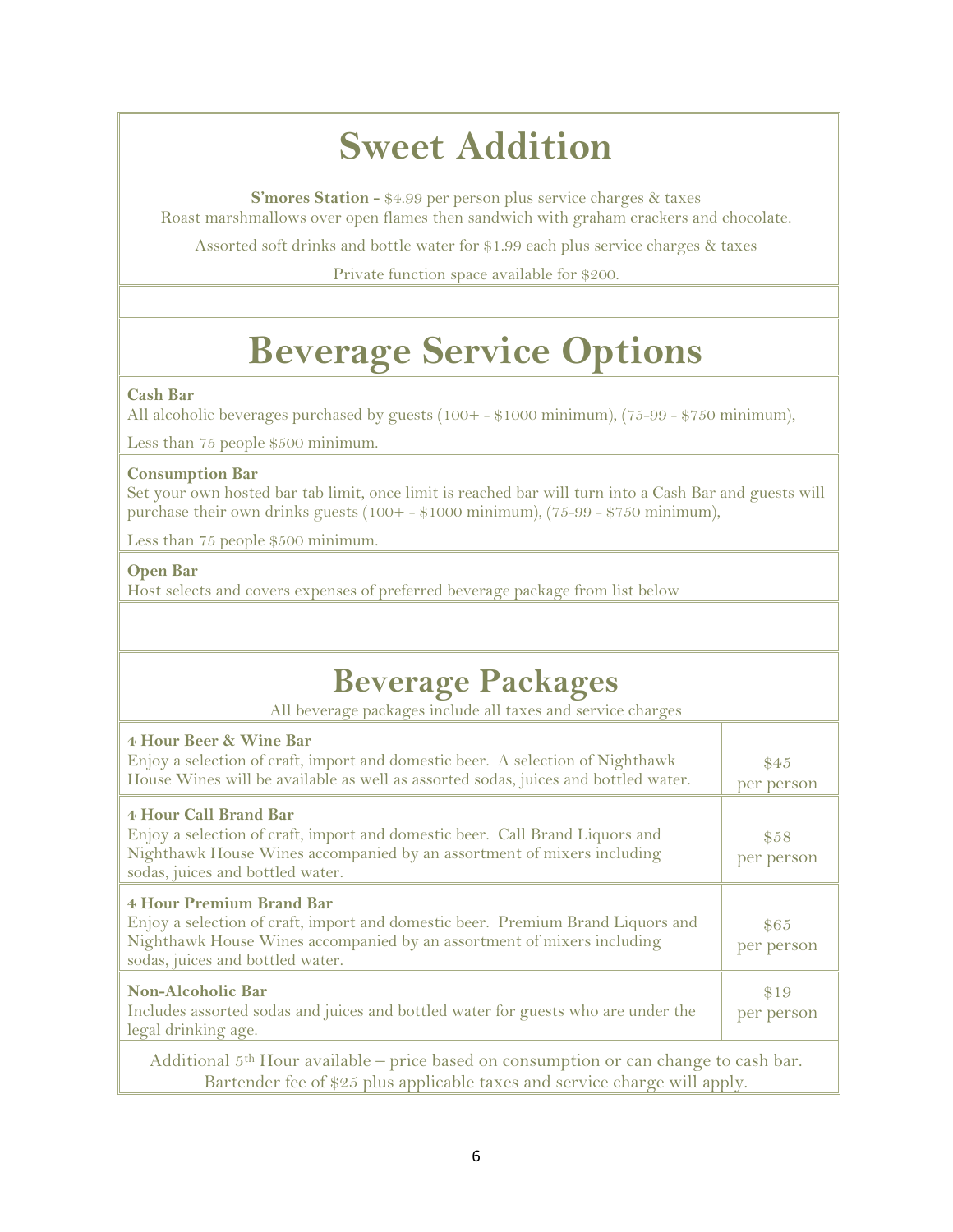| <b>Signature Drinks</b>                                                                                                                    |                      |  |  |
|--------------------------------------------------------------------------------------------------------------------------------------------|----------------------|--|--|
| <b>Sparkling Wine Toast</b><br>A special toast featuring Celebrate Sparkling Wine                                                          | \$1.99<br>per drink  |  |  |
| <b>Sparkling Bar</b><br>Orange juice and mango puree with sparkling wine, bitters, strawberries,<br>blueberries, and grapes                | \$10.99<br>per drink |  |  |
| <b>Bloody Mary Bar</b><br>Blood Mary mixes with a selection of House vodkas and garnishes including<br>olives, bacon, celery, and peppers. | \$10.99<br>per drink |  |  |
| <b>Pineapple-Rum Cocktail</b><br>Pineapple juice, spiced rum, and lime juice                                                               | Per pitcher          |  |  |
| <b>Orange-Wheat Shandy</b><br>Wheat beer, fresh orange juice and almond extract.                                                           | Per pitcher          |  |  |

# **Beverage Services & Bar Selections**

| <b>Cash Bar</b><br>Champagne/Sparkling Wine<br>\$6.99 per drink<br>Call Brand<br>\$7.99 per drink<br>Premium Brand<br>\$8.99 per drink<br>House Wine<br>\$6.99 per drink<br>\$2.99 per drink<br><b>Soft Drinks</b><br>\$3.29 per drink<br>Juices | <b>Craft &amp; Import Aluminum Bottles</b><br><b>Bells</b><br>Goose Island<br>Loose Cannon<br>Magic Hat<br>Stella Artois<br>St. Paulie Girl (N/A)<br><b>Sweet Water</b>                                                                           |  |
|--------------------------------------------------------------------------------------------------------------------------------------------------------------------------------------------------------------------------------------------------|---------------------------------------------------------------------------------------------------------------------------------------------------------------------------------------------------------------------------------------------------|--|
| <b>Champagne/Sparkling Wine</b><br>Anna de Codorníu                                                                                                                                                                                              | <b>Call Brand Liquor</b><br>Amaretto<br>Bailey's Irish Cream<br>Captain Morgan Spiced Rum                                                                                                                                                         |  |
| <b>Nighthawk House Wines</b><br><b>WHITES</b><br>Chardonnay<br>Sauvignon Blanc<br>Zinfandel<br>Pinot Grigio<br><b>REDS</b><br>Cabernet Sauvignon<br>Pinot Noir<br>Merlot                                                                         | Bacardi Rum<br>Jose Cuervo Tequila<br>Jack Daniel's Whiskey<br>Jim Beam Bourbon<br>Johnny Walker Red Scotch<br>Dewar's Scotch<br>Kahlua<br>Tanqueray Gin<br>Tito's Vodka<br>Absolute Vodka                                                        |  |
| <b>Domestic Aluminum Bottles</b><br>Angry Orchard Cider<br><b>Bud Light</b><br><b>Budweiser</b><br>Michelob Ultra<br><b>Miller</b> Lite                                                                                                          | <b>Premium Brand Liquor</b><br><b>Bombay Sapphire Gin</b><br>Chambord Raspberry Liquor<br>Crown Royal Canadian Whiskey<br>The Glen Livet 12 yr. Old Scotch<br>Grey Goose Vodka<br>Jameson Irish Whiskey<br>Maker's Mark Bourbon<br>Patron Tequila |  |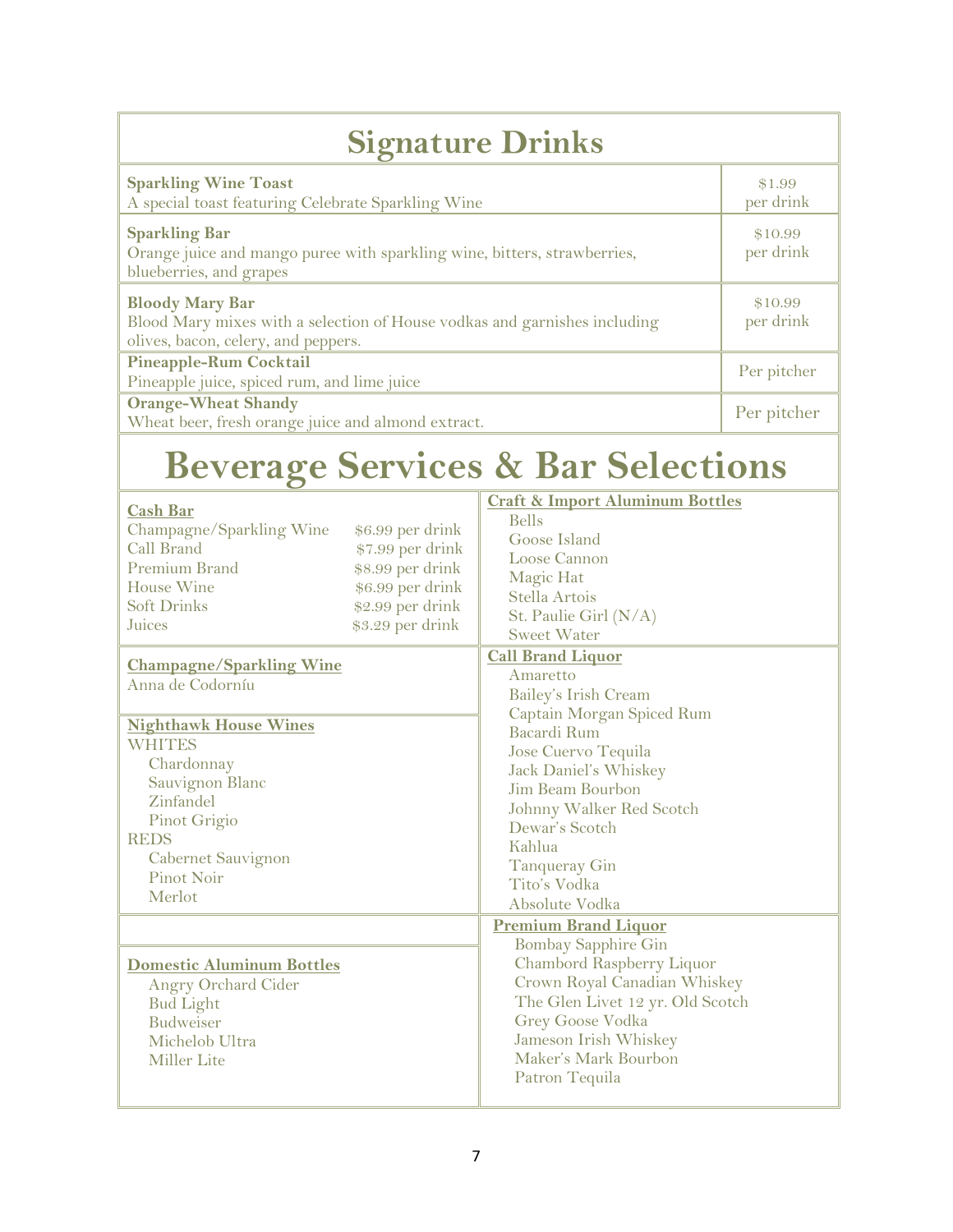Guests will be asked for ID, resort reserves the right to deny alcohol to guests at discretion. No outside alcohol permitted on resort property. Drink prices are plus service charges & taxes.

# **Package Accompaniments**

## **Wedding Room Block**

Discounted room rates available for guests when reserving Wisp as your wedding venue.

### **Getting Ready Package**

When you purchase a Wisp Wedding Reception Package a complimentary suite is available the night of the wedding. We recommend reserving the room the night before and then having all day to get ready. Order breakfast, lunch or appetizers for a convenient meal while you prepare for your big day.

### **Rehearsal Dinner**

Welcome your wedding party and family with a rehearsal dinner on site. Customizable options available.

### **Farewell Breakfast**

Thank your guests for an unforgettable weekend by hosting a farewell breakfast at one of our many unique gathering spaces.

## **Campfire with S'mores**

What better way for your friends and family to meet and mingle? Roast s'mores on the Courtyard fireplace with your choice of soft drinks. Additional bar and menu options available.

## **High Five Pass**

Select 5 of the following activities: Mountain Coaster, Spider Monkey Challenge course, Chipmunk Challenge course, Gem mining, disc golf, and scenic chairlift. Everyone in group can choose different options, great rates starting at 20 people.

## **Whitewater Rafting**

Paddle through Class 3 rapids on the world's only Mountain Top whitewater rafting course. Great rates starting at 12 people.

## **Fantasy Valley or Lodestone Golfing**

Enjoy either 9 or 18 holes on these two breathtaking golf courses. Great rates begin with 16 or more people.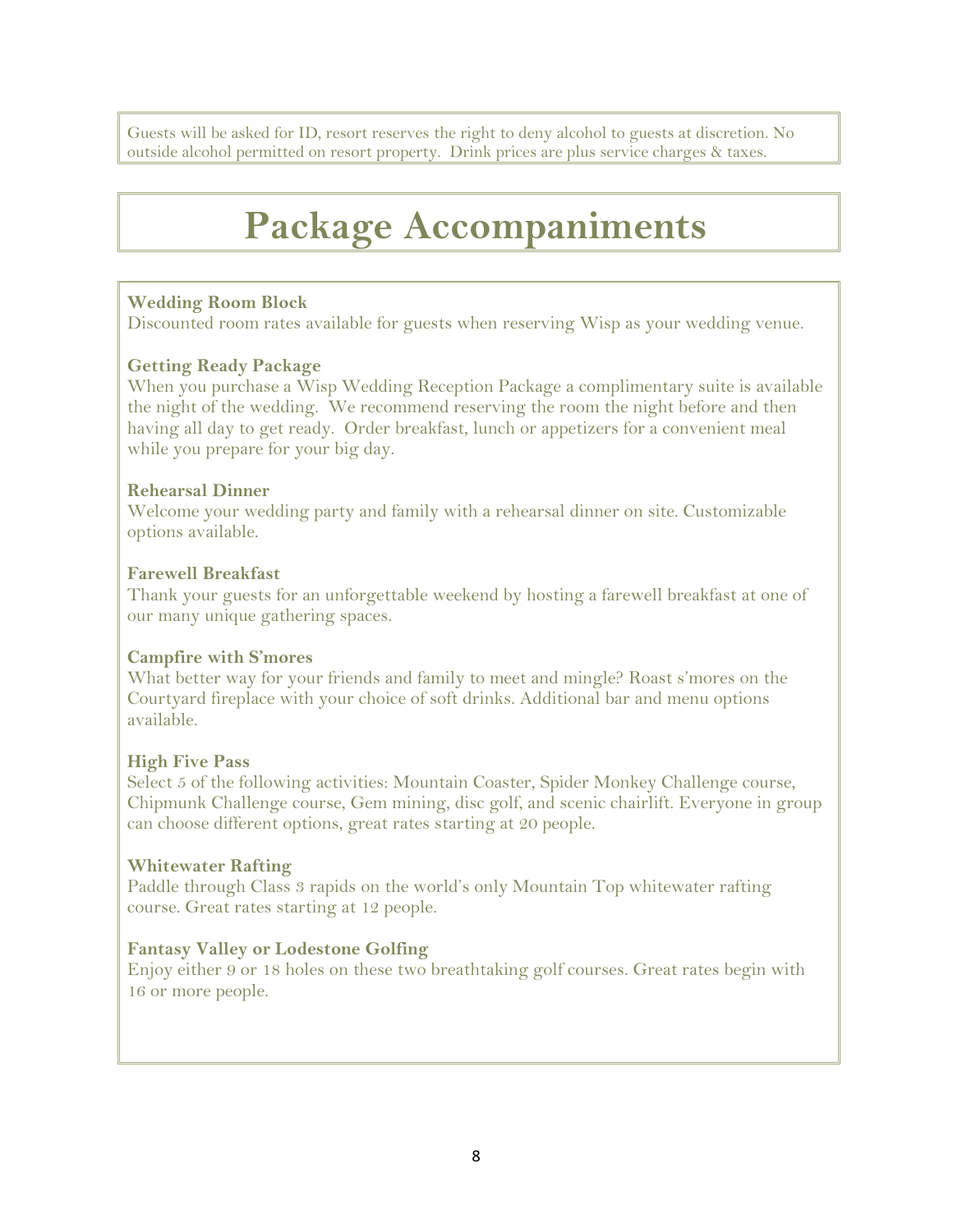# **Frequently Asked Questions**

#### **Q: Do I need an outside wedding planner?**

Yes. We only assist in booking the events, setup, and menu planning. A personal wedding planner will need to be hired if you'd like assistance with décor, direction, and contacting vendors.

### **Q: Can I bring in outside food and beverage?**

Wisp Resort is the only authorized licensee to sell and serve food and beverages on the premises. Your Wisp Events Manager will help you coordinate items such as your wedding cake and wedding favors; as you are able to bring those on property.

### **Q: Can I bring my own wedding cake?**

Yes, you are welcome to bring your wedding cake from an outside vendor. Cake cutting is included in your reception package so there is no additional fee.

### **Q: What is the alcohol policy at Wisp Resort?**

Guests will be asked for identification and the resort further reserves the right to deny alcohol beverage service to guests at their discretion. In accordance with Maryland and Garrett County Liquor Laws, no alcoholic beverages may be brought onto resort property by guests.

#### **Q: If I choose a Bar Beverage Package do I have to pay for all of the guests, even the nondrinkers?**

When you select any Bar Beverage Package all adults will be included in the count. Any guests below drinking age will be counted for the Non-Alcoholic Bar.

## **Q: Can I bring my own décor?**

Decorations are permitted; however, the use of nails, staples or heavily gummed tape is not permitted. Decorations must be removed immediately following the event and will be placed in your décor storage room by our staff.

### **Q: Are chairs, tables, linens, flatware, dinnerware, and glassware included?**

Chairs, tables, Wisp full-length white linen tablecloths and napkins, white chair covers with your choice of colored decorative sash, dinnerware, stemware, and glassware are all included.

### **Q: Can we have candles or sparklers?**

Because of the fire code we do not permit any form of flames in our venues.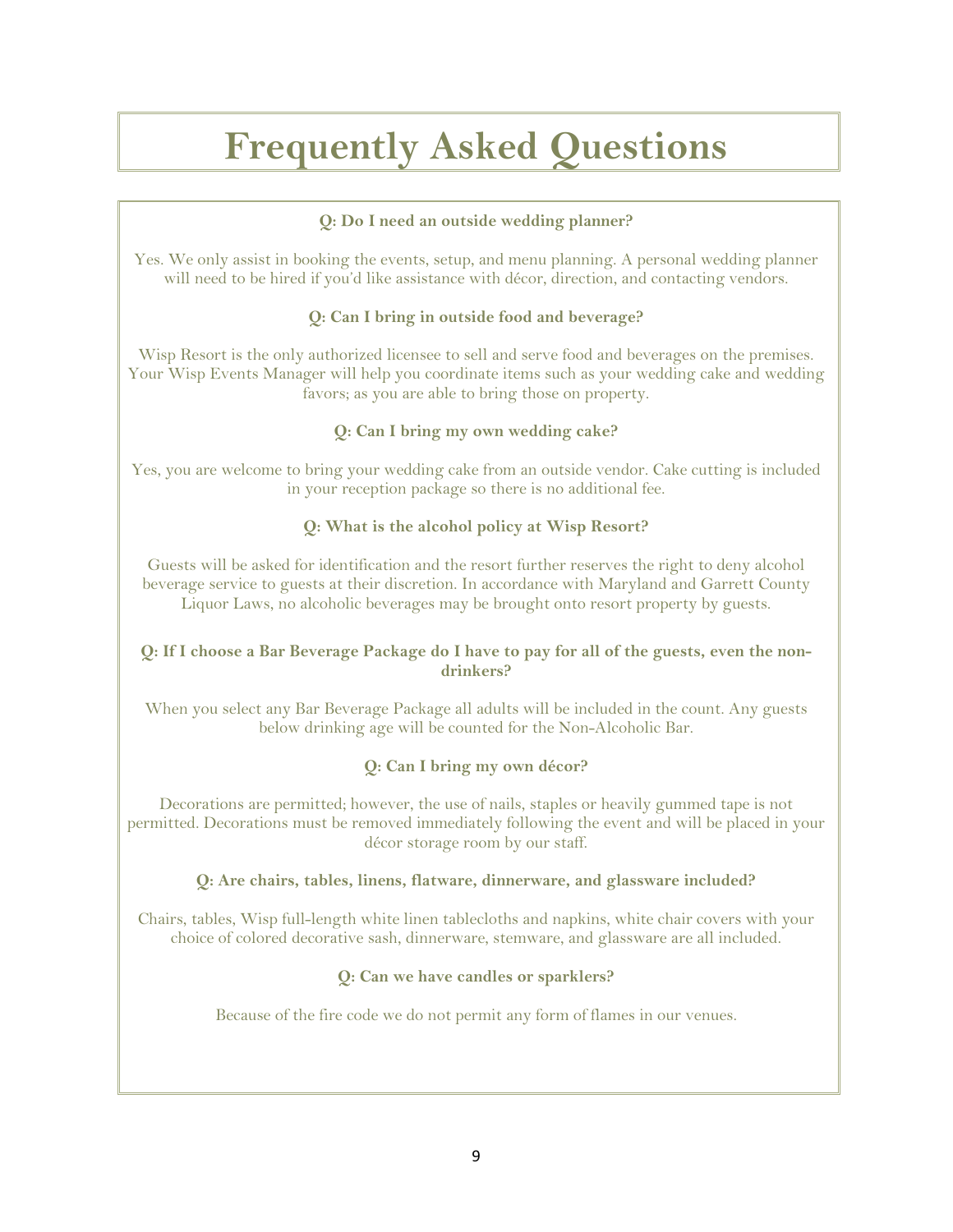### **Q: Is there transportation to and from the ceremony/reception sites?**

Wisp offers a resort map to direct your guests to the mountain top parking lot where your guests will then be escorted by a golf cart to the ceremony site(s). See our vendor list for transportation companies.

### **Q: Will my venue be available for rehearsal?**

Use of the venue for ceremony rehearsal is included and is no additional cost. Times are based on availability and will be reserved 30 days prior to actual wedding day.

### **Q: Is there space for the bridal party to get ready?**

We do have multiple rooms available to rent and use for your Getting Ready Room. The most popular option is the King Efficiency Suite. We suggest renting this room the night before the wedding, the wedding night would be complimentary based on a wedding of 100 guests or more.

#### **Q: Is Wisp Resort handicap accessible?**

Yes, Wisp Resort is ADA compliant.

### **Q: Is Wisp Resort pet friendly?**

We allow dogs under 40 lbs. of non-aggressive breeds. There is a limit of 2 per room and a \$50 pet fee for the stay.

#### **Q: If I'm planning an outdoor ceremony, where do I have my ceremony during inclement weather?**

Your Wisp Events Manager will work with you to compose the best backup plan possible based on availability. We understand that Mother Nature can be unpredictable at times and we want to help take away that stress. In most cases, the wedding ceremony will be brought inside and conducted within the reception space that the couple has selected.

#### Q: Do you provide Food Tastings?

We pride ourselves in providing excellent food and excellent service to our guests. If you would still like a food tasting the following guidelines will apply:

- Food tastings can be provided to couples that have a signed contract with the resort
- Complimentary food tasting for two people based on 100 to 150 guests
- Complimentary food tasting for fur people based on 150-250 guests
- Additional guests will be charged a fee based on the menu selected
- Tastings should be scheduled at least 2-4 months or more prior to event date
- Tastings require at least 2 weeks prior notice
- Tastings are scheduled Sunday-Thursday
- The server is serving you and attentive to your needs. A \$25 service charge will apply based on 2-4 people. The service charge will be charged to your master account.
- Main entrée selections Couples may choose up to 3 entrees to taste